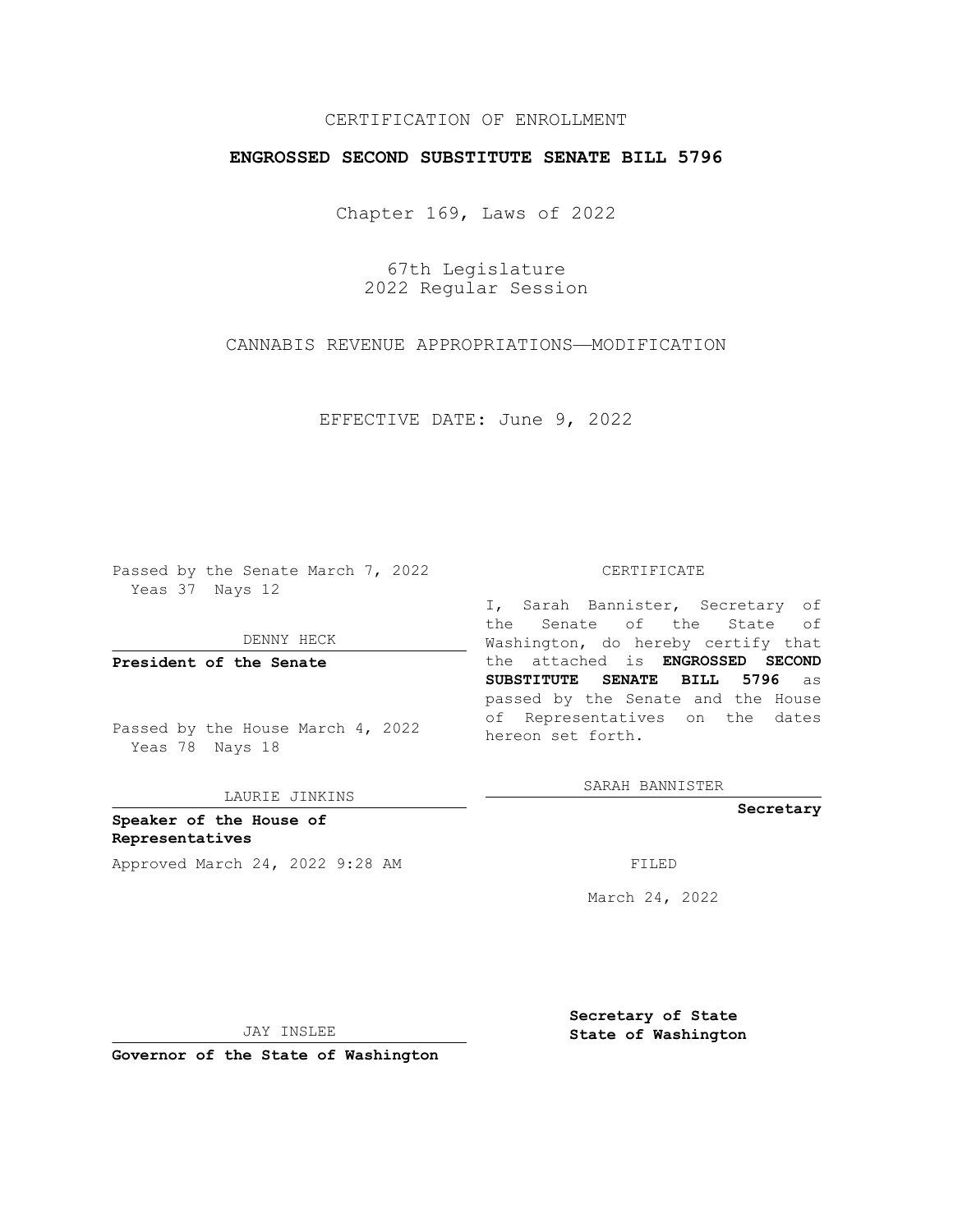### **ENGROSSED SECOND SUBSTITUTE SENATE BILL 5796**

AS AMENDED BY THE HOUSE

Passed Legislature - 2022 Regular Session

# **State of Washington 67th Legislature 2022 Regular Session**

**By** Senate Ways & Means (originally sponsored by Senators Saldaña, Stanford, Keiser, Liias, and C. Wilson)

READ FIRST TIME 02/07/22.

 AN ACT Relating to restructuring cannabis revenue appropriations to provide transparency and accountability and to increase community infrastructure and investment; amending RCW 69.50.530 and 69.50.540; 4 and creating a new section.

5 BE IT ENACTED BY THE LEGISLATURE OF THE STATE OF WASHINGTON:

6 **Sec. 1.** RCW 69.50.530 and 2018 c 299 s 909 are each amended to 7 read as follows:

8 The dedicated ((marijuana)) cannabis account is created in the 9 state treasury. All moneys received by the ((state liquor and 10 eannabis)) board, or any employee thereof, from marijuana-related activities must be deposited in the account. Unless otherwise provided in chapter 4, Laws of 2015 2nd sp. sess., all marijuana excise taxes collected from sales of marijuana, useable marijuana, marijuana concentrates, and marijuana-infused products under RCW 69.50.535, and the license fees, penalties, and forfeitures derived under this chapter from marijuana producer, marijuana processor, marijuana researcher, and marijuana retailer licenses, must be deposited in the account. Moneys in the account may only be spent 19 after appropriation. ((During the 2015-2017 and 2017-2019 fiscal 20 biennia, the legislature may transfer from the dedicated marijuana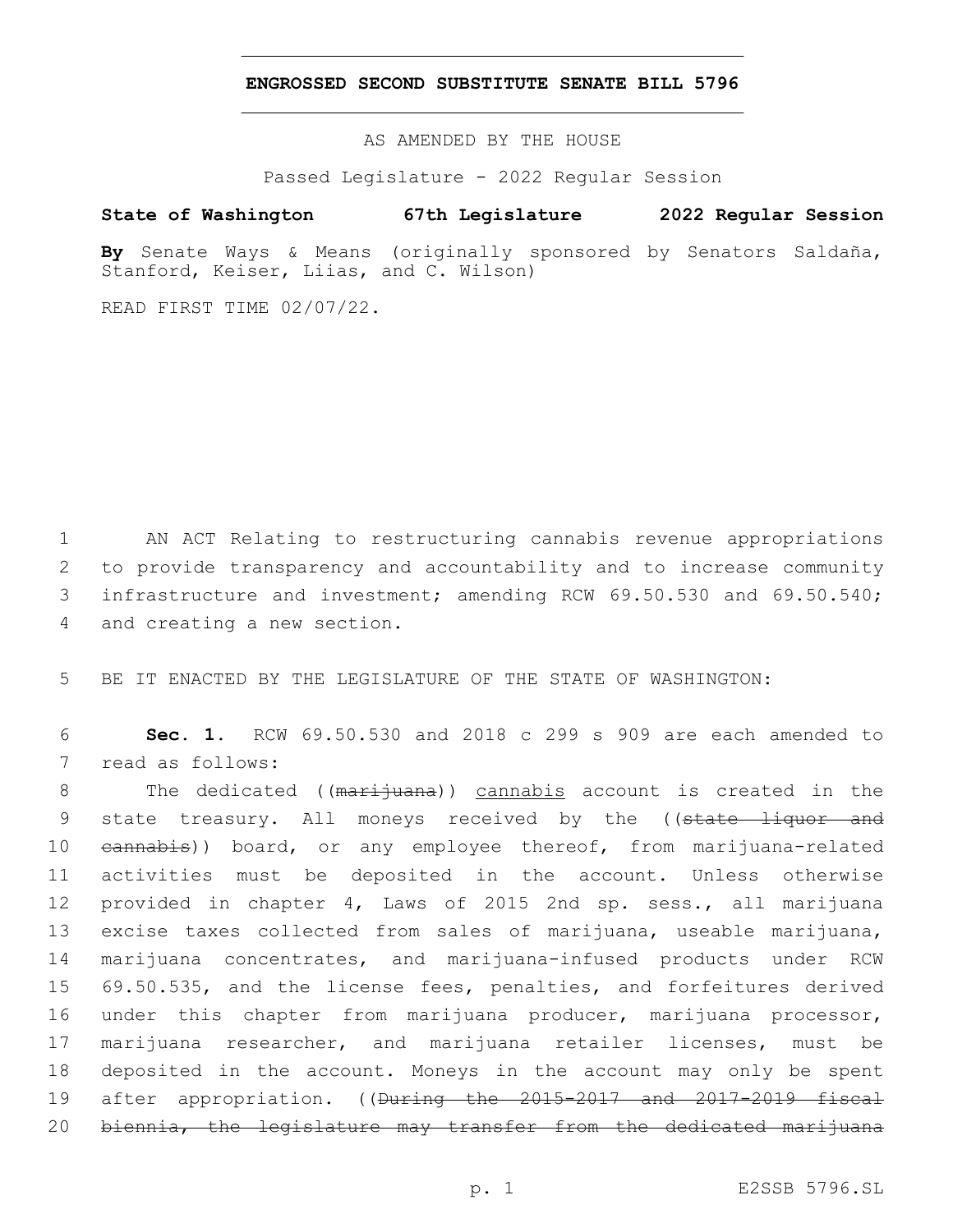1 account to the basic health plan trust account such amounts as 2 reflect the excess fund balance of the account.))

3 **Sec. 2.** RCW 69.50.540 and 2021 c 334 s 986 are each amended to 4 read as follows:

5 ((The legislature must annually appropriate moneys in the 6 dedicated marijuana account created in RCW 69.50.530 as follows:))

7 (1) For the purposes ((<del>listed in</del>)) of this subsection (1), the 8 legislature must appropriate ((to the respective agencies amounts 9 sufficient to make the following expenditures on a quarterly basis or  $10$  as)) the amounts provided in this subsection:

11 (a) ((One hundred twenty-five thousand dollars to the health care 12 authority to design and administer the Washington state healthy youth 13 survey, analyze the collected data, and produce reports, in 14 collaboration with the office of the superintendent of public 15 instruction, department of health, department of commerce, family 16 policy council, and board. The survey must be conducted at least 17 every two years and include questions regarding, but not necessarily 18 <del>limited to, academic achievement, age at time of substance use</del> 19 initiation, antisocial behavior of friends, attitudes toward 20 antisocial behavior, attitudes toward substance use, laws and 21 community norms regarding antisocial behavior, family conflict, 22 family management, parental attitudes toward substance use, peer 23 rewarding of antisocial behavior, perceived risk of substance use, 24 and rebelliousness. Funds disbursed under this subsection may be used 25 to expand administration of the healthy youth survey to student 26 populations attending institutions of higher education in Washington;

27 (b) Fifty thousand dollars to the health care authority for the 28 purpose of contracting with the Washington state institute for public 29 policy to conduct the cost-benefit evaluation and produce the reports 30 described in RCW 69.50.550. This appropriation ends after production 31 of the final report required by RCW 69.50.550;

 (c) Five thousand dollars to the University of Washington alcohol 33 and drug abuse institute for the creation, maintenance, and timely updating of web-based public education materials providing medically and scientifically accurate information about the health and safety risks posed by marijuana use;

37 (d)(i) An amount not less than one million two hundred fifty 38 thousand dollars to the board for administration of this chapter as 39 appropriated in the omnibus appropriations act;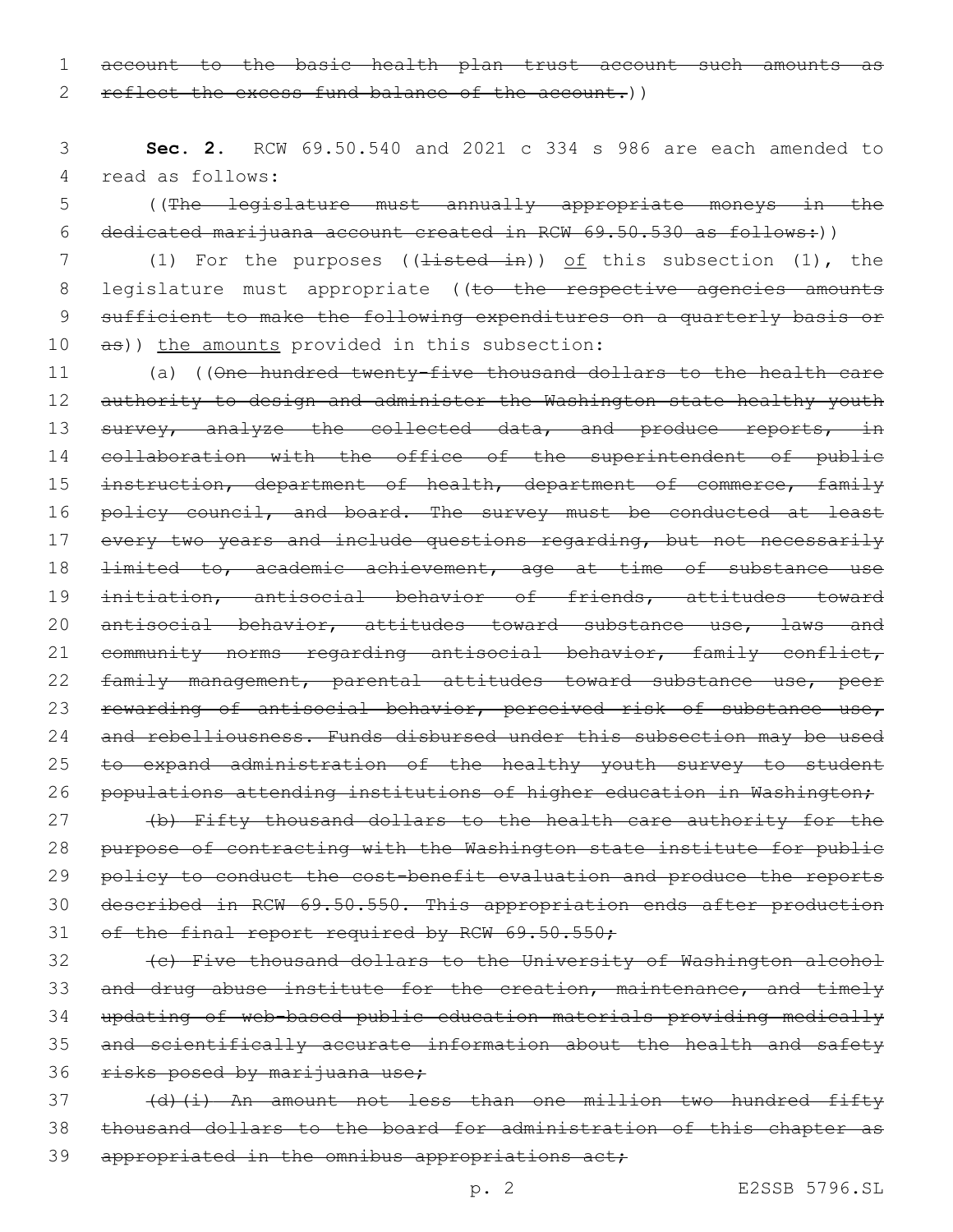1 (ii) One million three hundred twenty-three thousand dollars for 2 fiscal year 2020 to the health professions account established under 3 RCW 43.70.320 for the development and administration of the marijuana 4 authorization database by the department of health;

 (iii) Two million four hundred fifty-three thousand dollars for fiscal year 2020 and two million four hundred twenty-three thousand dollars for fiscal years 2021, 2022, and 2023 to the Washington state 8 patrol for a drug enforcement task force. It is the intent of the legislature that this policy will be continued in the 2021-2023 10 fiscal biennium; and

11 (iv) Ninety-eight thousand dollars for fiscal year 2019 to the 12 department of ecology for research on accreditation of marijuana 13 product testing laboratories;

 (e) Four hundred sixty-five thousand dollars for fiscal year 2020, four hundred sixty-four thousand dollars for fiscal year 2021, 16 two hundred seventy thousand dollars in fiscal year 2022, and two hundred seventy-six thousand dollars in fiscal year 2023 to the department of ecology for implementation of accreditation of 19 marijuana product testing laboratories;

20 (f) One hundred eighty-nine thousand dollars for fiscal year 2020 21 to the department of health for rule making regarding compassionate 22 eare renewals:

23 (g) Eight hundred eight thousand dollars for each of fiscal years 24 2020 through 2023 to the department of health for the administration 25 of the marijuana authorization database;

26 (h) Six hundred thirty-five thousand dollars for fiscal year 27 2020, six hundred thirty-five thousand dollars for fiscal year 2021, 28 six hundred twenty-one thousand dollars for fiscal year 2022, and six 29 hundred twenty-seven thousand dollars for fiscal year 2023 to the 30 department of agriculture for compliance-based laboratory analysis of 31 pesticides in marijuana;

32 (i) One million six hundred fifty thousand dollars for fiscal year 2022 and one million six hundred fifty thousand dollars for fiscal year 2023 to the department of commerce to fund the marijuana social equity technical assistance competitive grant program under RCW 43.330.540; and

37 (i) One hundred sixty-three thousand dollars for fiscal year 2022 and one hundred fifty-nine thousand dollars for fiscal year 2023 to the department of commerce to establish a roster of mentors as part of the cannabis social equity technical assistance grant program

p. 3 E2SSB 5796.SL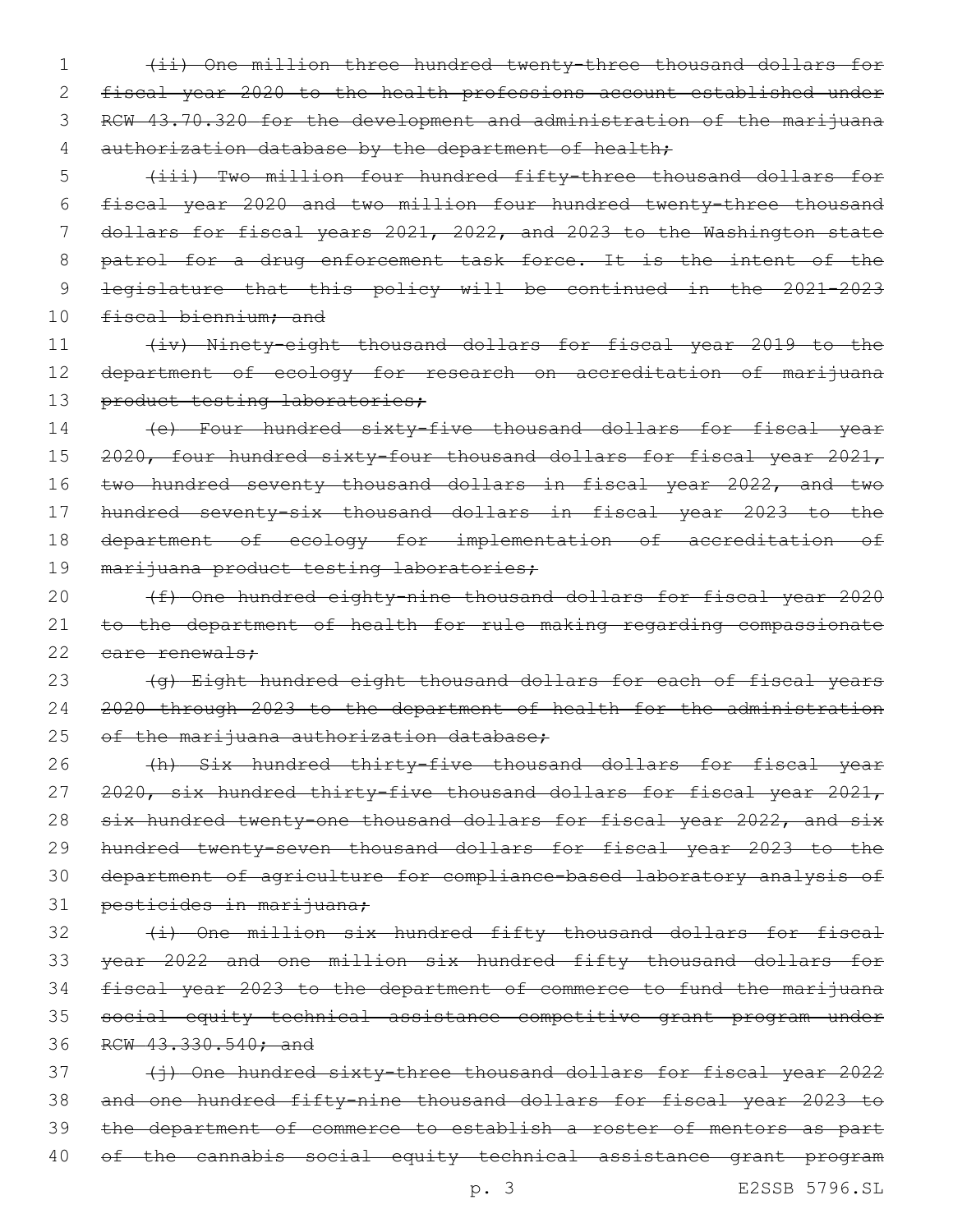1 under Engrossed Substitute House Bill No. 1443 (cannabis industry/ 2 equity) [chapter 169, Laws of 2021]; and

 (2) From the amounts in the dedicated marijuana account after appropriation of the amounts identified in subsection (1) of this 5 section, the legislature must appropriate for the purposes listed in this subsection (2) as follows:

7 (a)(i) Up to fifteen percent to the health care authority for the 8 development, implementation, maintenance, and evaluation of programs 9 and practices aimed at the prevention or reduction of maladaptive 10 substance use, substance use disorder, substance abuse or substance 11 dependence, as these terms are defined in the Diagnostic and 12 Statistical Manual of Mental Disorders, among middle school and high 13 school-age students, whether as an explicit goal of a given program 14 or practice or as a consistently corresponding effect of its 15 implementation, mental health services for children and youth, and 16 services for pregnant and parenting women; PROVIDED, That:

17 (A) Of the funds appropriated under (a)(i) of this subsection for 18 new programs and new services, at least eighty-five percent must be 19 directed to evidence-based or research-based programs and practices 20 that produce objectively measurable results and, by September  $1$ , 21 2020, are cost-beneficial; and

22  $(B)$  Up to fifteen percent of the funds appropriated under  $(a)$  (i) 23 of this subsection for new programs and new services may be directed 24 to proven and tested practices, emerging best practices, or promising 25 practices.

26 (ii) In deciding which programs and practices to fund, the 27 director of the health care authority must consult, at least 28 annually, with the University of Washington's social development 29 research group and the University of Washington's alcohol and drug 30 abuse institute.

31 (iii) For each fiscal year, the legislature must appropriate a 32 minimum of twenty-five million five hundred thirty-six thousand 33 dollars under this subsection  $(2)$   $(a)$ ;

34 (b)(i) Up to ten percent to the department of health for the 35 following, subject to (b)  $(ii)$  of this subsection  $(2)$ :

36 (A) Creation, implementation, operation, and management of a 37 marijuana education and public health program that contains the 38 following:

39 (I) A marijuana use public health hotline that provides referrals 40 to substance abuse treatment providers, utilizes evidence-based or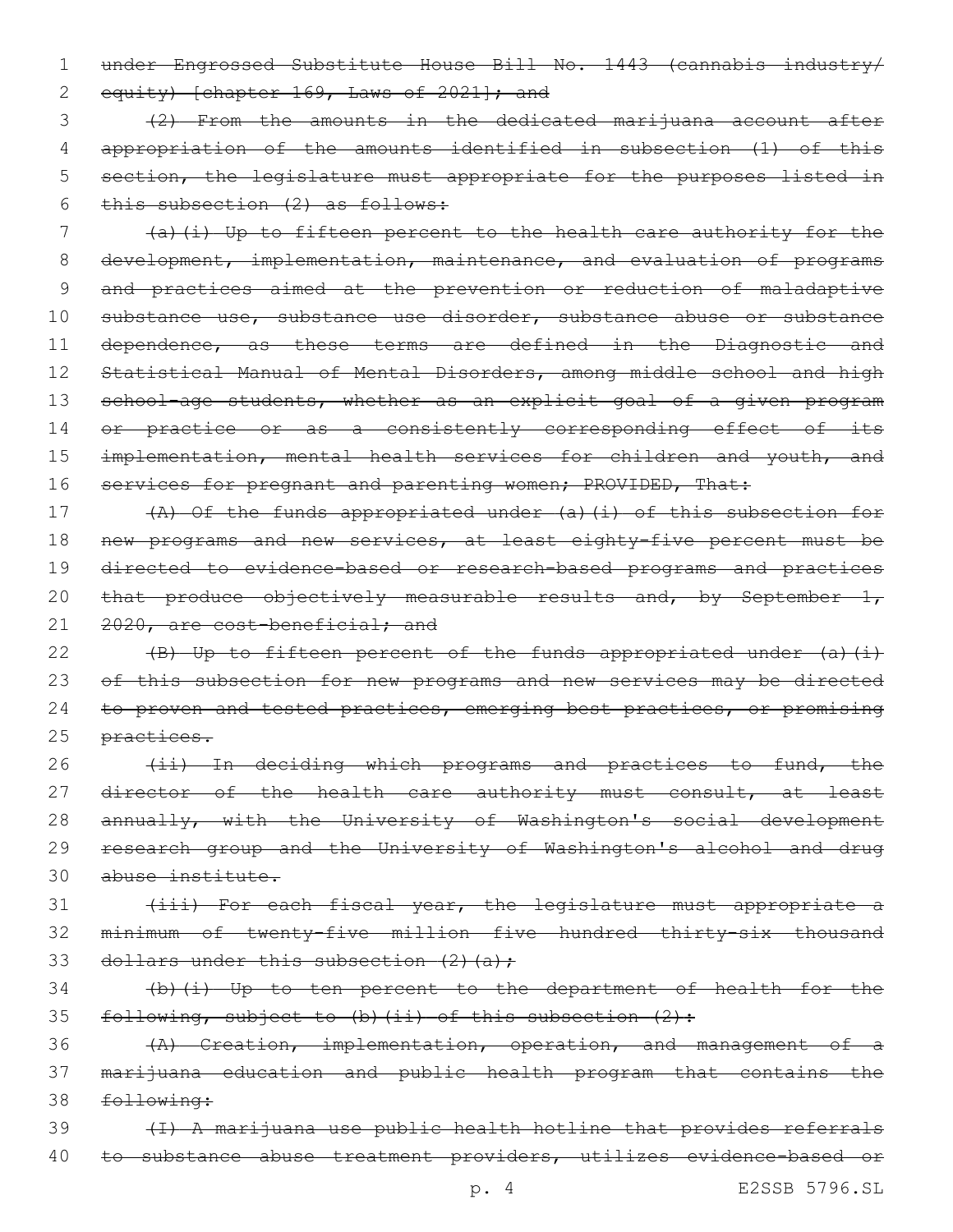1 research-based public health approaches to minimizing the harms 2 associated with marijuana use, and does not solely advocate an 3 abstinence-only approach;

 (II) A grants program for local health departments or other local community agencies that supports development and implementation of coordinated intervention strategies for the prevention and reduction 7 of marijuana use by youth; and

8 (III) Media-based education campaigns across television,

9 internet, radio, print, and out-of-home advertising, separately 10 targeting youth and adults, that provide medically and scientifically 11 accurate information about the health and safety risks posed by 12 marijuana use; and

13 (B) The Washington poison control center.

14 (ii) For each fiscal year, the legislature must appropriate a 15 minimum of nine million seven hundred fifty thousand dollars under 16 this subsection  $(2)$  (b);

17 (c)(i) Up to six-tenths of one percent to the University of 18 Washington and four-tenths of one percent to Washington State 19 University for research on the short and long-term effects of 20 marijuana use, to include but not be limited to formal and informal 21 methods for estimating and measuring intoxication and impairment, and 22 for the dissemination of such research.

23 (ii) For each fiscal year, except for the 2019-2021 and 2021-2023 24 fiscal biennia, the legislature must appropriate a minimum of one 25 million twenty-one thousand dollars to the University of Washington. 26 For each fiscal year, except for the 2019-2021 and 2021-2023 fiscal 27 biennia, the legislature must appropriate a minimum of six hundred 28 eighty-one thousand dollars to Washington State University under this 29 subsection (2)(c). It is the intent of the legislature that this 30 policy will be continued in the 2023-2025 fiscal biennium;

31 (d) Fifty percent to the state basic health plan trust account to 32 be administered by the Washington basic health plan administrator and 33 used as provided under chapter 70.47 RCW;

 (e) Five percent to the Washington state health care authority to be expended exclusively through contracts with community health centers to provide primary health and dental care services, migrant health services, and maternity health care services as provided under 38 RCW 41.05.220: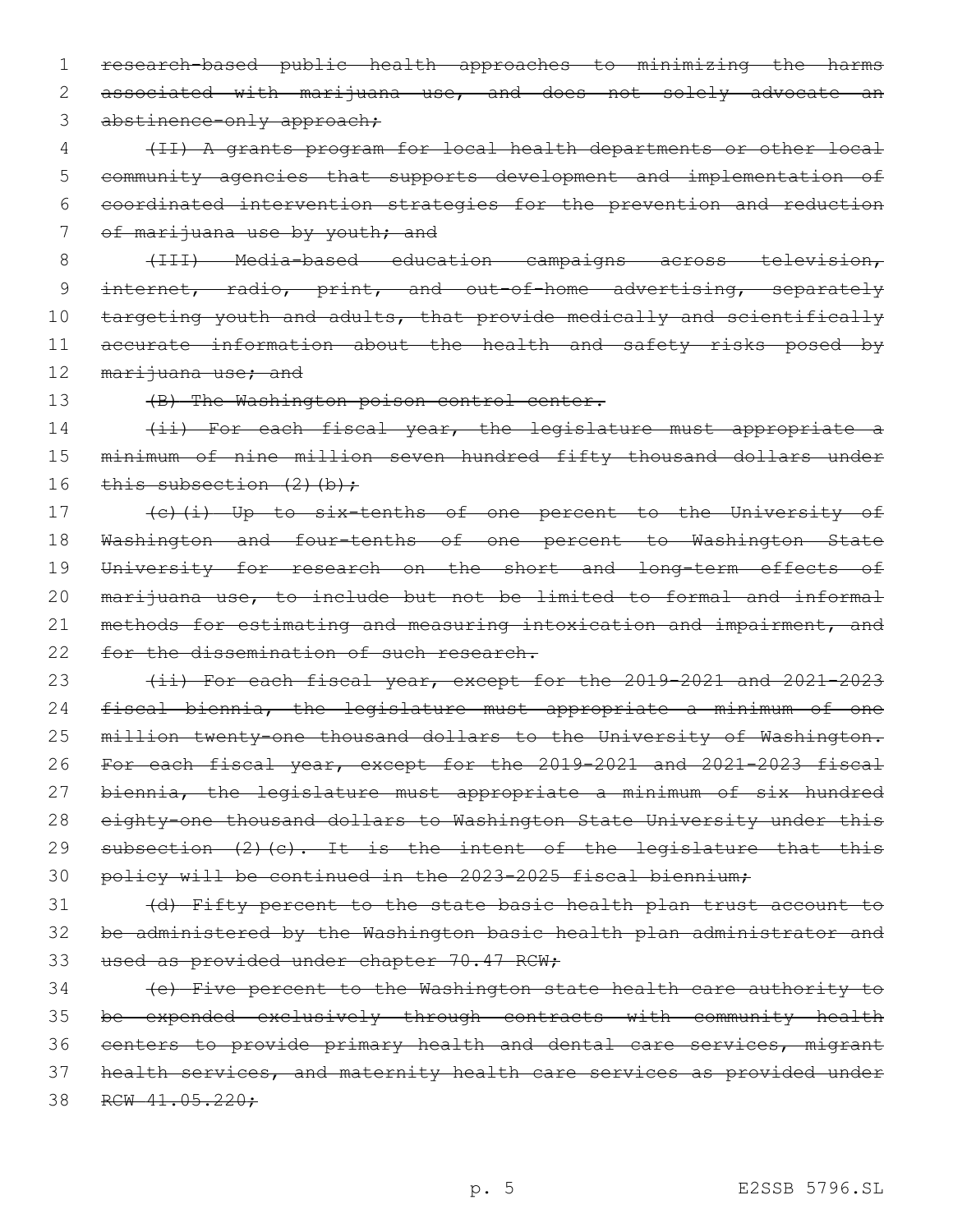1 (f)(i) Up to three-tenths of one percent to the office of the 2 superintendent of public instruction to fund grants to building 3 bridges programs under chapter 28A.175 RCW.

4 (ii) For each fiscal year, the legislature must appropriate a 5 minimum of five hundred eleven thousand dollars to the office of the 6 superintendent of public instruction under this subsection  $(2)$  (f); 7 and

8 (g) At the end of each fiscal year, the treasurer must transfer 9 any amounts in the dedicated marijuana account that are not 10 appropriated pursuant to subsection (1) of this section and this 11 subsection (2) into the general fund, except as provided in (g)(i) of 12 this subsection (2).

13 (i) Beginning in fiscal year 2018, if marijuana excise tax 14 collections deposited into the general fund in the prior fiscal year 15 exceed twenty-five million dollars, then each fiscal year the 16 legislature must appropriate an amount equal to thirty percent of all 17 marijuana excise taxes deposited into the general fund the prior 18 fiscal year to the treasurer for distribution to counties, cities, 19 and towns as follows:

20 (A) Thirty percent must be distributed to counties, cities, and 21 towns where licensed marijuana retailers are physically located. Each 22 jurisdiction must receive a share of the revenue distribution under 23 this subsection (2)(g)(i)(A) based on the proportional share of the 24 total revenues generated in the individual jurisdiction from the 25 taxes collected under RCW 69.50.535, from licensed marijuana 26 retailers physically located in each jurisdiction. For purposes of 27 this subsection  $(2)$   $(q)$   $(i)$   $(A)$ , one hundred percent of the proportional 28 amount attributed to a retailer physically located in a city or town 29 must be distributed to the city or town.

 (B) Seventy percent must be distributed to counties, cities, and towns ratably on a per capita basis. Counties must receive sixty 32 percent of the distribution, which must be disbursed based on each county's total proportional population. Funds may only be distributed 34 to jurisdictions that do not prohibit the siting of any state licensed marijuana producer, processor, or retailer.

36 (ii) Distribution amounts allocated to each county, city, and 37 town must be distributed in four installments by the last day of each 38 fiscal quarter.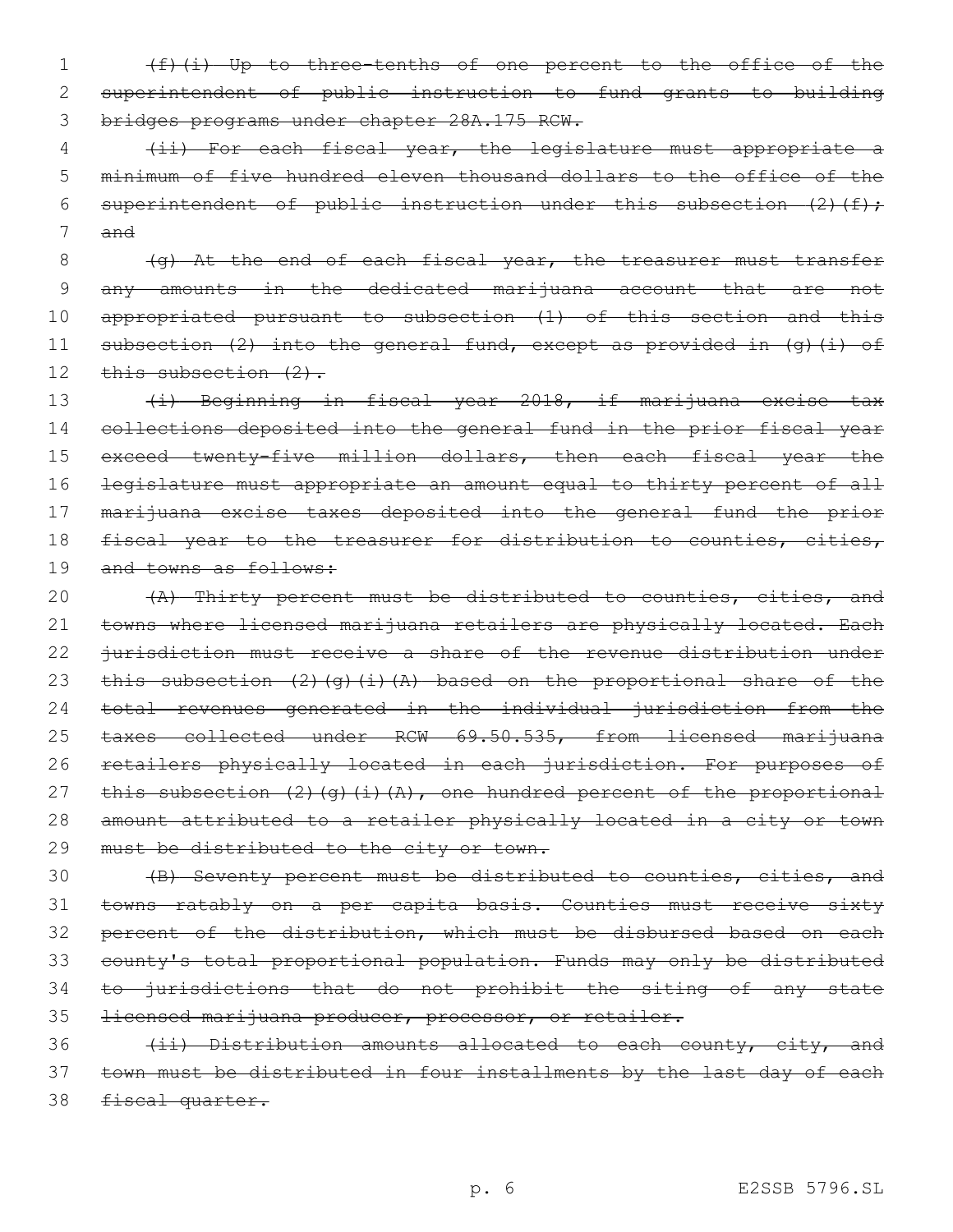1 (iii) By September 15th of each year, the board must provide the 2 state treasurer the annual distribution amount, if any, for each 3 county and city as determined in  $(q)$  (i) of this subsection  $(2)$ . 4 (iv) The total share of marijuana excise tax revenues distributed 5 to counties and cities in  $(q)$  (i) of this subsection (2) may not 6 exceed fifteen million dollars in fiscal years 2018, 2019, 2020, and 7 2021, and twenty million dollars per fiscal year thereafter)) 8 \$12,500,000 annually to the board for administration of this chapter 9 as appropriated in the omnibus appropriations act; 10 (b) \$11,000,000 annually to the department of health for the 11 following: 12 (i) Creation, implementation, operation, and management of a 13 cannabis, vapor product, and commercial tobacco education and public 14 health program that contains the following: 15 (A) A cannabis use public health hotline that provides referrals 16 to substance abuse treatment providers, uses evidence-based or 17 research-based public health approaches to minimizing the harms 18 associated with cannabis use, and does not solely advocate an 19 abstinence-only approach; 20 (B) Programs that support development and implementation of 21 coordinated intervention strategies for the prevention and reduction 22 of commercial tobacco, vapor product, and cannabis use by youth and 23 cannabis cessation treatment services, including grant programs to 24 local health departments or other local community agencies; 25 (C) Media-based education campaigns across television, internet, 26 radio, print, and out-of-home advertising, separately targeting youth 27 and adults, that provide medically and scientifically accurate 28 information about the health and safety risks posed by cannabis use; 29 and 30 (D) Outreach to priority populations regarding commercial 31 tobacco, vapor product, and cannabis use, prevention, and cessation; 32 and 33 (ii) The Washington poison control center; 34 (c)(i) \$3,000,000 annually to the department of commerce to fund 35 cannabis social equity grants under RCW 43.330.540; and 36 (ii) \$200,000 annually to the department of commerce to fund 37 technical assistance through a roster of mentors under RCW 38 43.330.540; 39 (d) \$200,000 annually, until June 30, 2032, to the health care 40 authority to contract with the Washington state institute for public

p. 7 E2SSB 5796.SL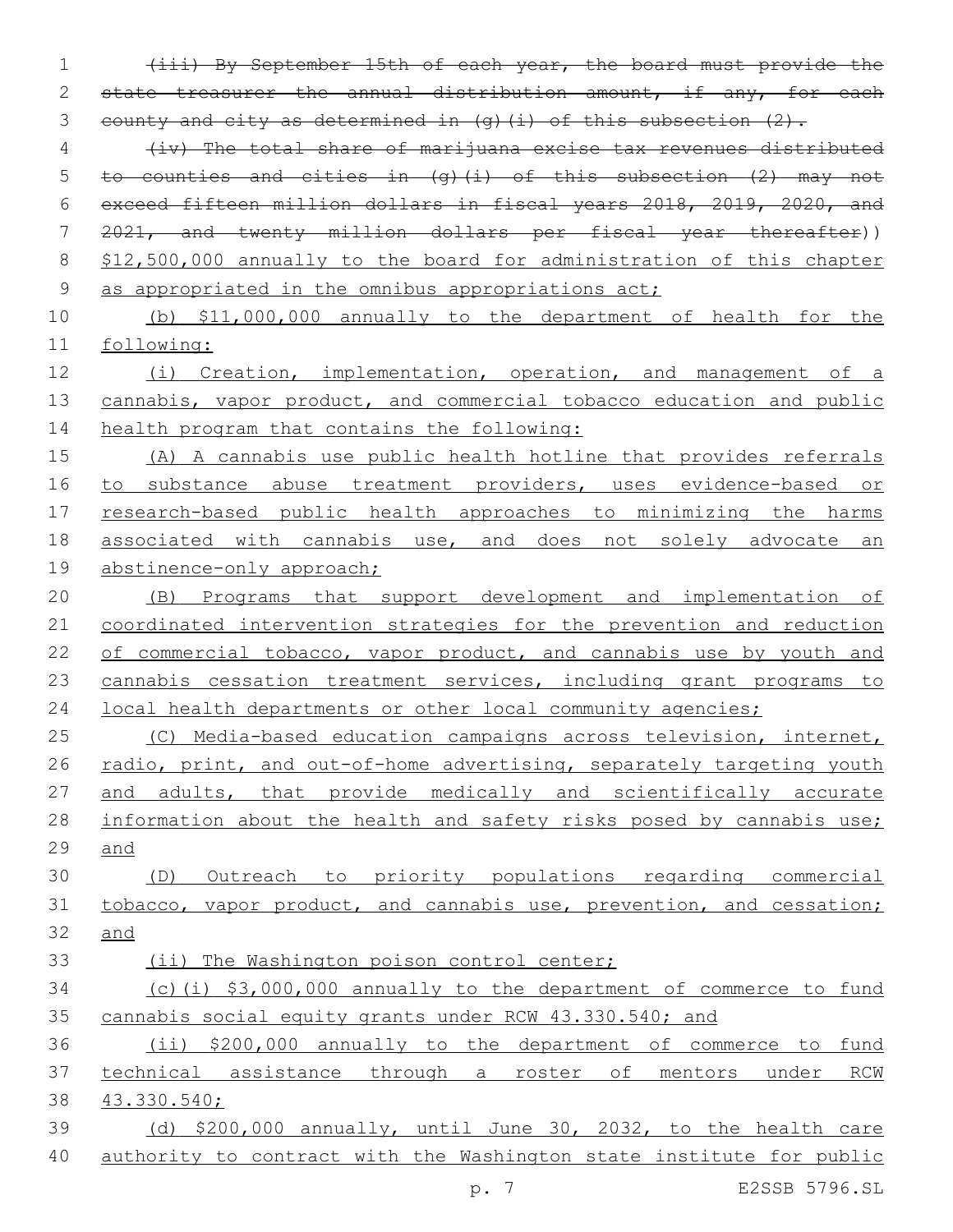| 1           | conduct the cost-benefit evaluations<br>policy to<br>and<br>produce the |
|-------------|-------------------------------------------------------------------------|
| 2           | reports described in RCW 69.50.550;                                     |
| 3           | (e) \$25,000 annually to the University of Washington alcohol and       |
| 4           | drug abuse institute for the creation, maintenance, and timely          |
| 5           | updating of web-based public education materials providing medically    |
| 6           | and scientifically accurate information about the health and safety     |
| 7           | risks posed by cannabis use;                                            |
| 8           | (f) \$300,000 annually to the University of Washington and              |
| $\mathsf 9$ | \$175,000 annually to the Washington State University for research on   |
| 10          | the short-term and long-term effects of cannabis use to include, but    |
| 11          | not be limited to, formal and informal methods for estimating and       |
| 12          | measuring intoxication and impairments, and for the dissemination of    |
| 13          | such research;                                                          |
| 14          | (q) $$550,000$ annually to the office of the superintendent of          |
| 15          | public instruction to fund grants to building bridges programs under    |
| 16          | chapter 28A.175 RCW;                                                    |
| 17          | (h) $$2,423,000$ for fiscal year 2022 and $$2,423,000$ for fiscal       |
| 18          | year 2023 to the Washington state patrol for a drug enforcement task    |
| 19          | force;                                                                  |
| 20          | (i) $$270,000$ for fiscal year 2022 and $$290,000$ for fiscal year      |
| 21          | 2023 to the department of ecology for implementation of accreditation   |
| 22          | of cannabis product testing laboratories;                               |
| 23          | $(i)$ \$800,000 for each of fiscal years 2020 through 2023 to the       |
| 24          | department of health for the administration of<br>the<br>cannabis       |
| 25          | authorization database; and                                             |
| 26          | $(k)$ \$621,000 for fiscal year 2022 and \$635,000 for fiscal year      |
| 27          | 2023 to the department of agriculture for compliance-based laboratory   |
| 28          | analysis of pesticides in cannabis.                                     |
| 29          | (2) Subsections (1)(a) through (g) of this section must be              |
| 30          | adjusted annually based on the United States bureau of labor            |
| 31          | statistics' consumer price index for the Seattle area.                  |
| 32          | (3) After appropriation of the amounts identified in subsection         |
| 33          | (1) of this section, the legislature must annually appropriate such     |
| 34          | remaining amounts for the purposes listed in this subsection (3) as     |
| 35          | follows:                                                                |
| 36          | (a) Fifty-two percent to the state basic health plan trust              |
| 37          | account to be administered by the Washington basic health plan          |
| 38          | administrator and used as provided under chapter 70.47 RCW;             |
| 39          | (b) Eleven percent to the health care authority to:                     |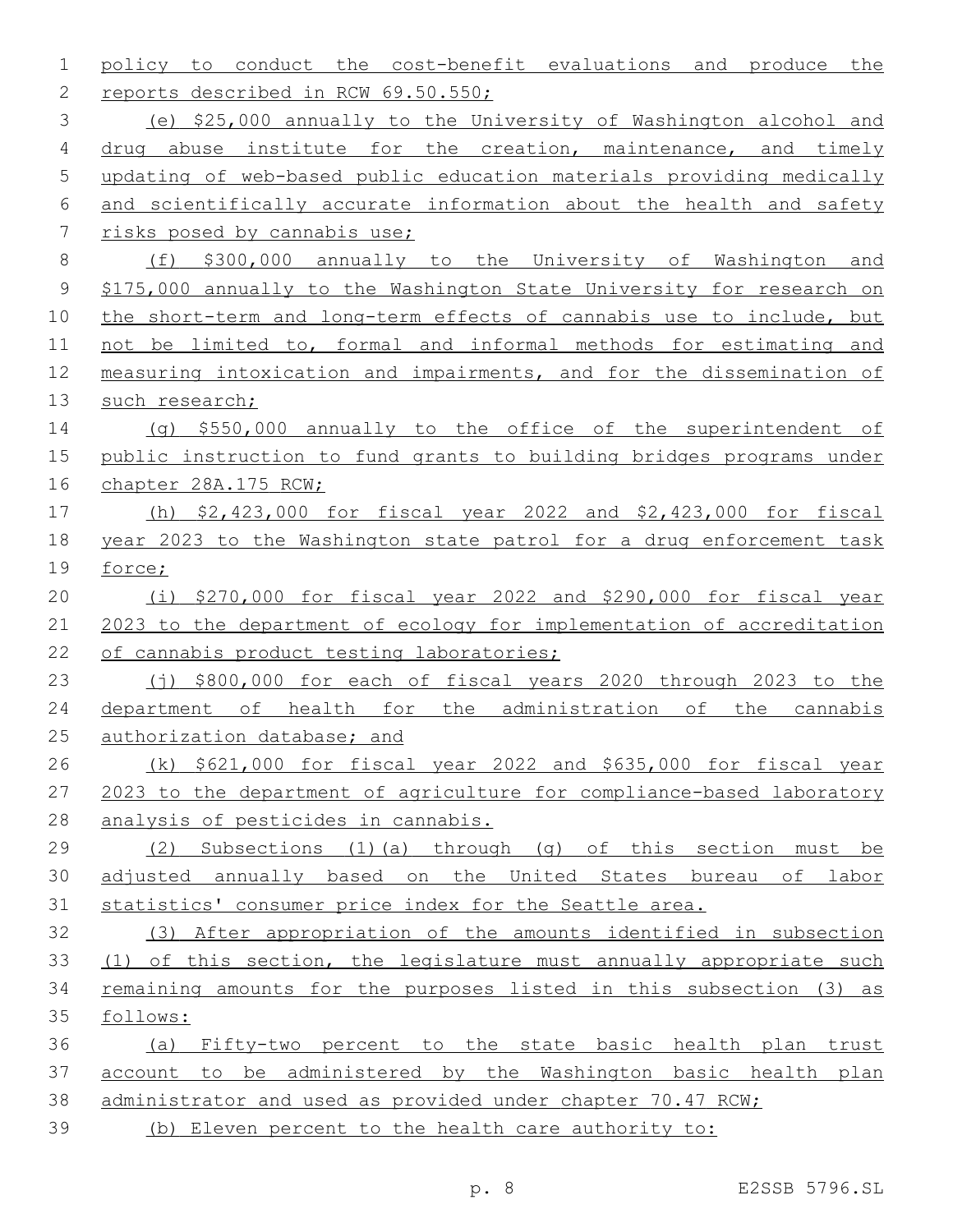(i) Design and administer the Washington state healthy youth survey, analyze the collected data, and produce reports, in collaboration with the office of the superintendent of public instruction, department of health, department of commerce, family policy council, and board. The survey must be conducted at least every two years and include questions regarding, but not necessarily limited to, academic achievement, age at time of substance use initiation, antisocial behavior of friends, attitudes toward 9 antisocial behavior, attitudes toward substance use, laws and 10 community norms regarding antisocial behavior, family conflict, 11 family management, parental attitudes toward substance use, peer rewarding of antisocial behavior, perceived risk of substance use, and rebelliousness. Funds disbursed under this subsection may be used to expand administration of the healthy youth survey to student populations attending institutions of higher education in Washington; 16 (ii) Develop, implement, maintain, and evaluate programs and practices aimed at the prevention or reduction of maladaptive substance use, substance use disorder, substance abuse or substance dependence, as these terms are defined in the diagnostic and statistical manual of mental disorders, among middle school and high school-age students, whether as an explicit goal of a given program 22 or practice or as a consistently corresponding effect of its implementation, mental health services for children and youth, and 24 services for pregnant and parenting women. In deciding which programs 25 and practices to fund under this subsection (3)(b)(ii), the director 26 of the health care authority must consult, at least annually, with the University of Washington's social development research group and the University of Washington's alcohol and drug abuse institute; and (iii) Contract with community health centers to provide primary health and dental care services, migrant health services, and maternity health care services as provided under RCW 41.05.220; (c)(i) One and one-half percent to counties, cities, and towns where licensed cannabis retailers are physically located. Each jurisdiction must receive a share of the revenue distribution under this subsection (3)(c)(i) based on the proportional share of the total revenues generated in the individual jurisdiction from the taxes collected under RCW 69.50.535, from licensed cannabis retailers physically located in each jurisdiction. For purposes of this subsection (3)(c), 100 percent of the proportional amount attributed